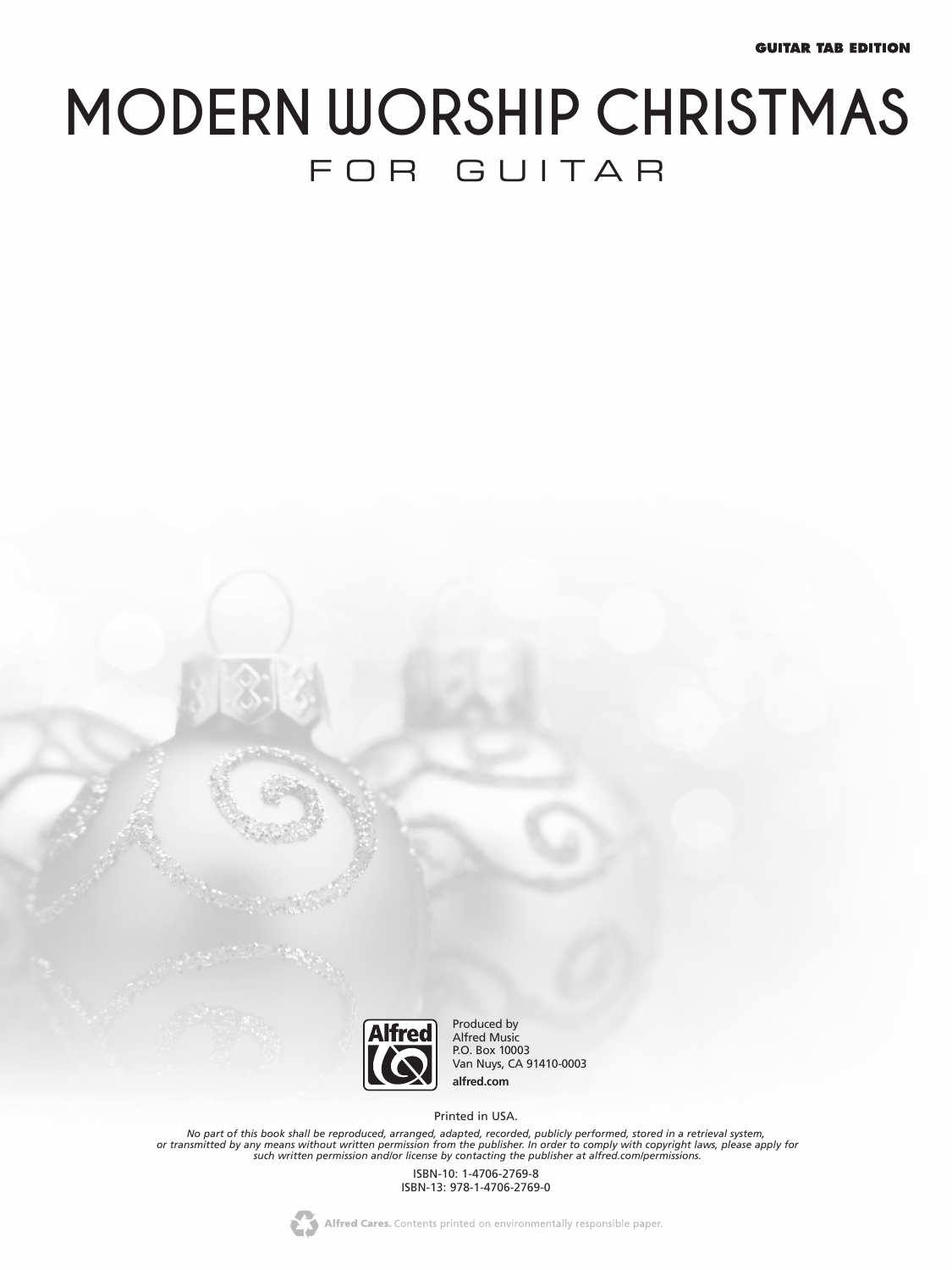## ARTIST INDEX

#### **Meredith Andrews**

He Has Come for Us (God Rest Ye Merry, Gentlemen) . . . . . . . . 34

#### **Paul Baloche**

| Christmas Offering  14                                                                  |  |
|-----------------------------------------------------------------------------------------|--|
| Hark! The Herald Angels Sing/<br>King of Heaven $\dots\dots\dots\dots\dots\dots\dots30$ |  |
| What Can I Do (Christmas Version)62                                                     |  |
| Your Name (Christmas Version) 68                                                        |  |

#### **BarlowGirl**

Hallelujah (Light Has Come).............26

#### **Casting Crowns**

I Heard the Bells on Christmas Day . . . . . . 39

#### **Downhere**

How Many Kings . . . . . . . . . . . . . . . . . . . . . 36

#### **Hillsong**

Born Is the King (It's Christmas) . . . . . . . . . . 7

#### **Kari Jobe**

When Hope Came Down . . . . . . . . . . . . . . 65

#### **MercyMe**

Joseph's Lullaby . . . . . . . . . . . . . . . . . . . . . 48

#### **Michael W. Smith**

|--|--|

#### **Chris Tomlin**

| Angels We Have Heard on High  4       |
|---------------------------------------|
| Born That We May Have Life 10         |
| Emmanuel (Hallowed Manger Ground)20   |
| $Jesus$ Messiah 44                    |
| Joy to the World (Unspeakable Joy) 50 |
| My Soul Magnifies the Lord54          |
|                                       |

#### **Darlene Zschech**

|--|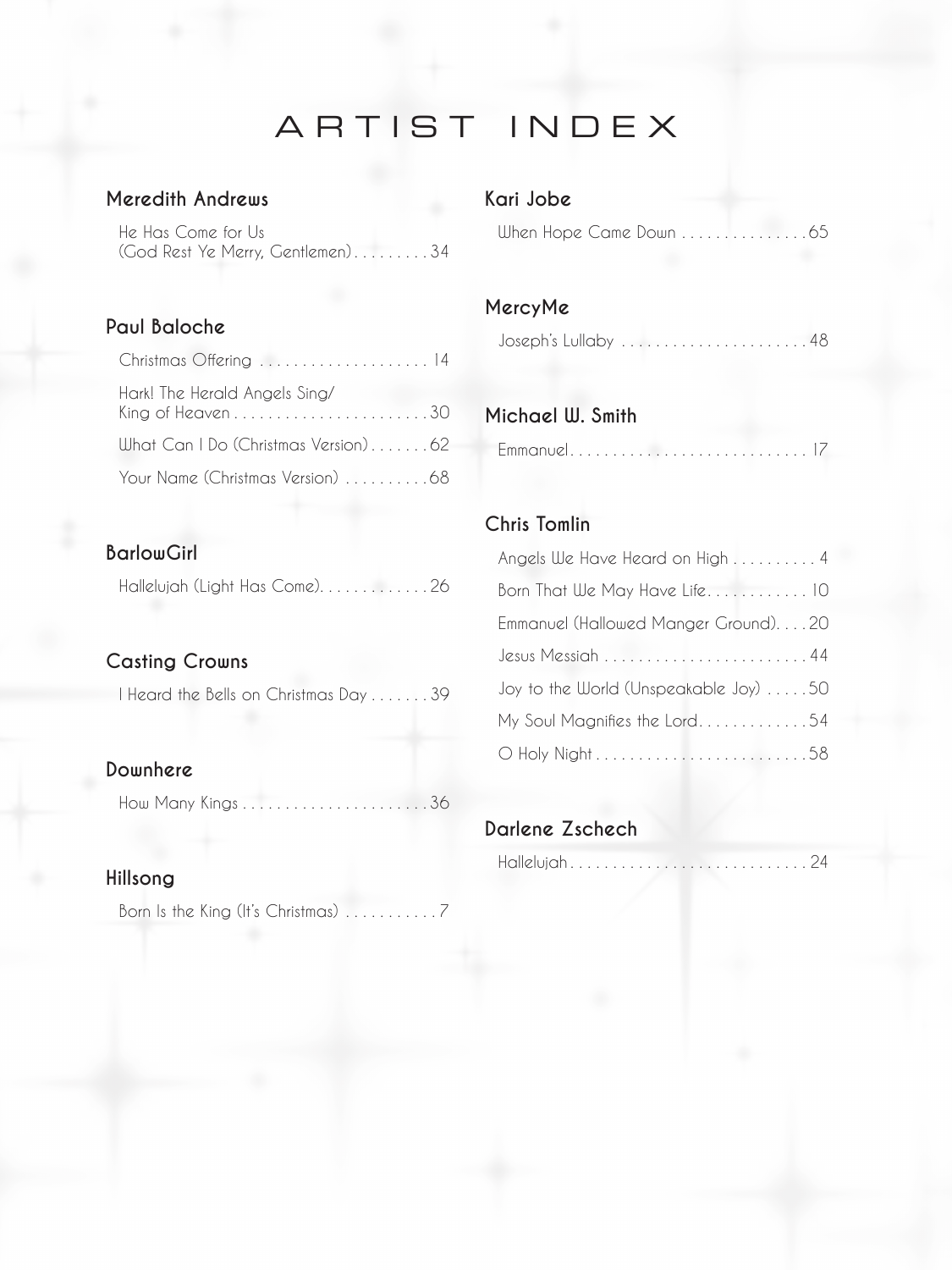## CONTENTS

| Title                                                                      | Artist | Page |
|----------------------------------------------------------------------------|--------|------|
| Angels We Have Heard on High Chris Tomlin 4                                |        |      |
|                                                                            |        |      |
|                                                                            |        |      |
|                                                                            |        |      |
|                                                                            |        |      |
| Emmanuel (Hallowed Manger Ground). Chris Tomlin 20                         |        |      |
| HallelujahDarlene Zschech24                                                |        |      |
|                                                                            |        |      |
| Hark! The Herald Angels Sing/King of Heaven Paul Baloche. 30               |        |      |
| He Has Come for Us<br>(God Rest Ye Merry, Gentlemen). Meredith Andrews. 34 |        |      |
| How Many KingsDownhere 36                                                  |        |      |
| I Heard the Bells on Christmas DayCasting Crowns 39                        |        |      |
|                                                                            |        |      |
|                                                                            |        |      |
| Joy to the World (Unspeakable Joy) Chris Tomlin 50                         |        |      |
|                                                                            |        |      |
|                                                                            |        |      |
| What Can I Do (Christmas Version)Paul Baloche 62                           |        |      |
|                                                                            |        |      |
|                                                                            |        |      |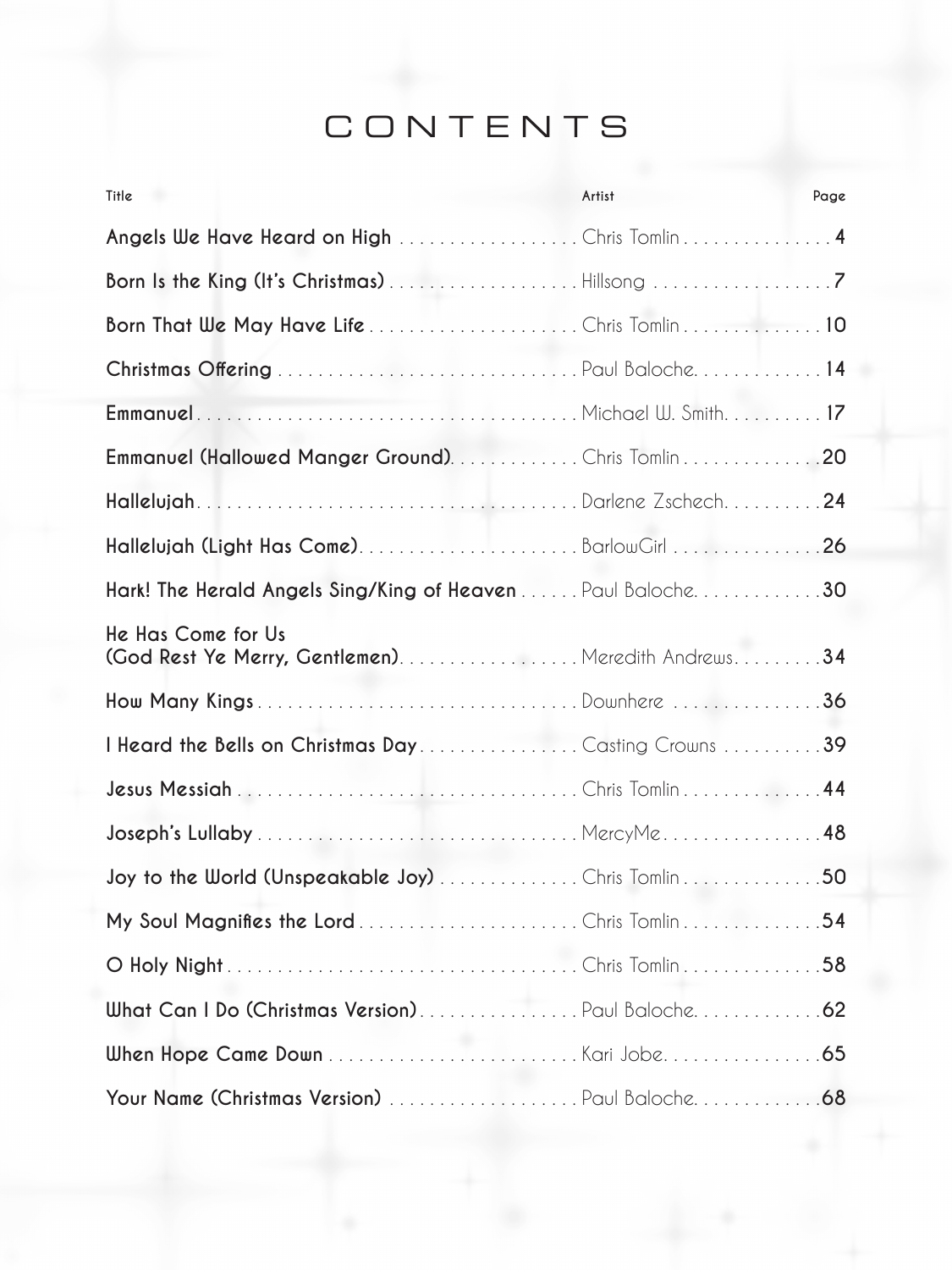## **ANGELS WE HAVE HEARD ON HIGH**









Angels We Have Heard on High - 3 - 1

© 2005 WORSHIP TOGETHER SONGS, SIXSTEPS MUSIC and ALLETROP MUSIC All Rights on behalf of WORSHIP TOGETHER SONGS and SIXSTEPS MUSIC Administered at CapitolCMGPublishing.com All Rights Reserved Used by Permission